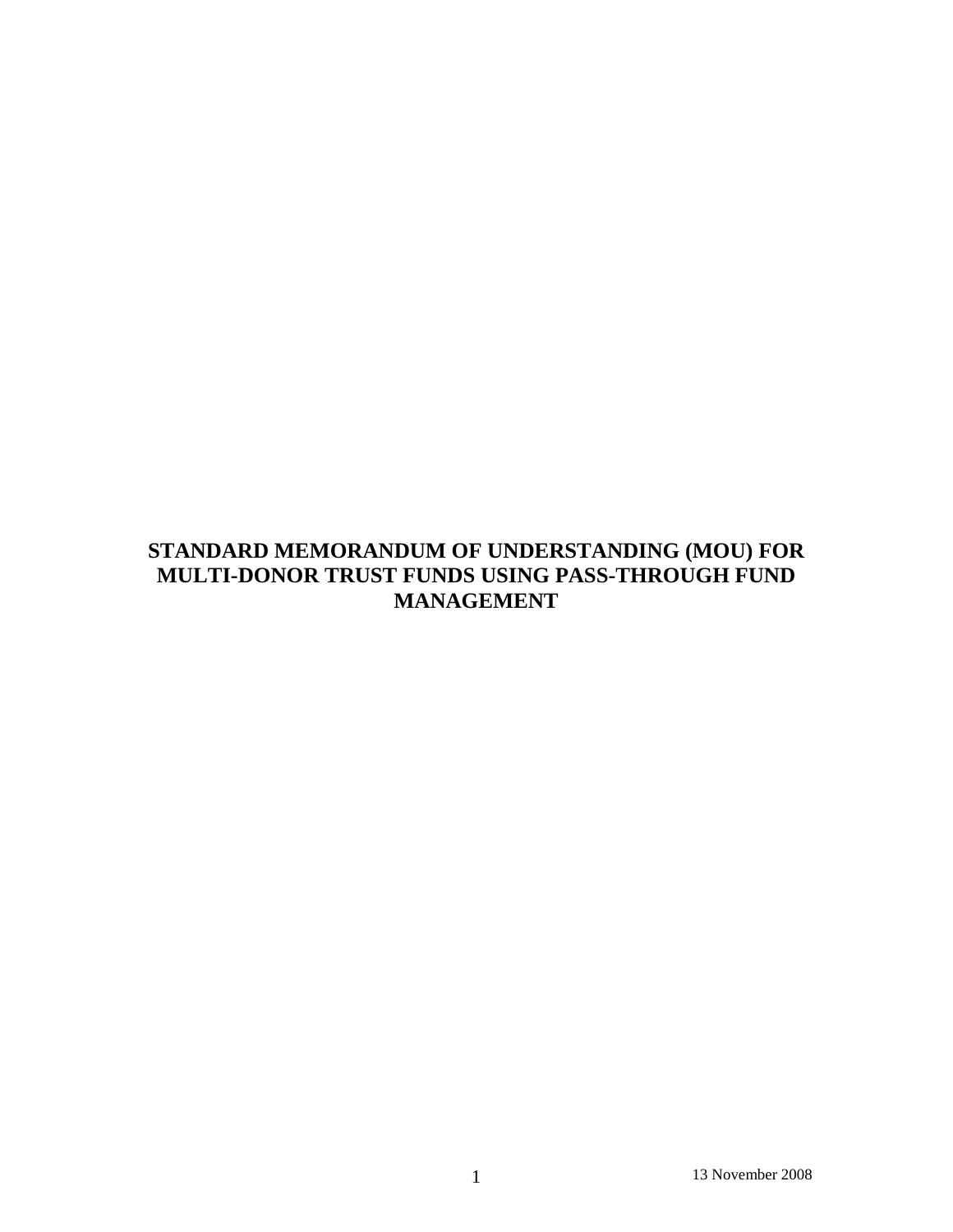## **Memorandum of Understanding between Participating UN Organizations 1 and the United Nations Development Programme regarding the Operational Aspects of a Darfur Community Peace and Stability Fund (DCPSF) in Sudan**

**WHEREAS**, the **Participating United Nations Organizations** signing this Memorandum of Understanding (hereinafter referred to collectively as the "Participating UN Organizations") have developed a Darfur Community Peace and Stability Fund (DCPSF) starting in October 2007 and ending on 31 December 2011 or upon completion of all projects funded through the DCPSF (hereinafter referred to as the "Fund"), to support priority programmes promoting peace and stability in Darfur as more fully described in the Terms of Reference of the Fund dated **29 October 2007,** (hereinafter referred to as the "TOR"), a copy of which is attached hereto as ANNEX A;

**WHEREAS**, the Participating UN Organizations have agreed to establish a coordination and decision making mechanism (hereinafter referred to as the "Steering Committee"), chaired by the UN Resident Coordinator, assisted by a Technical Secretariat as described in the TOR, and comprising of the Heads of the Participating UN Organizations, key donor partners and a representative(s) of NGOs, that will provide strategic guidance and leadership to the Fund and oversee the overall implementation and monitoring of activities supported by the Fund;

**WHEREAS**, the Participating UN Organizations have agreed that they should adopt a coordinated approach to collaboration with donors who wish to support the implementation of the Fund and have developed a TOR to use as the basis for mobilising resources for the Fund, and have further agreed that they should offer donors the opportunity to contribute to the Fund and receive reports on the Fund through a single channel; and

**WHEREAS**, the Participating UN Organisations have agreed that the Programmes/Projects and the operations of the Fund will be designed and carried out in accordance with the Fund TOR and under the authority of the Steering Committee;

**WHEREAS**, the Participating UN Organizations have further agreed to ask the United Nations Development Programme (which is also a Participating UN Organization in connection with this Fund) to serve as the administrative interface between the donors and the Participating UN Organizations and for these purposes the United Nations Development Programme has agreed to do so in accordance with this Memorandum of Understanding.

 $\overline{a}$ 

As indicated in the signature blocks.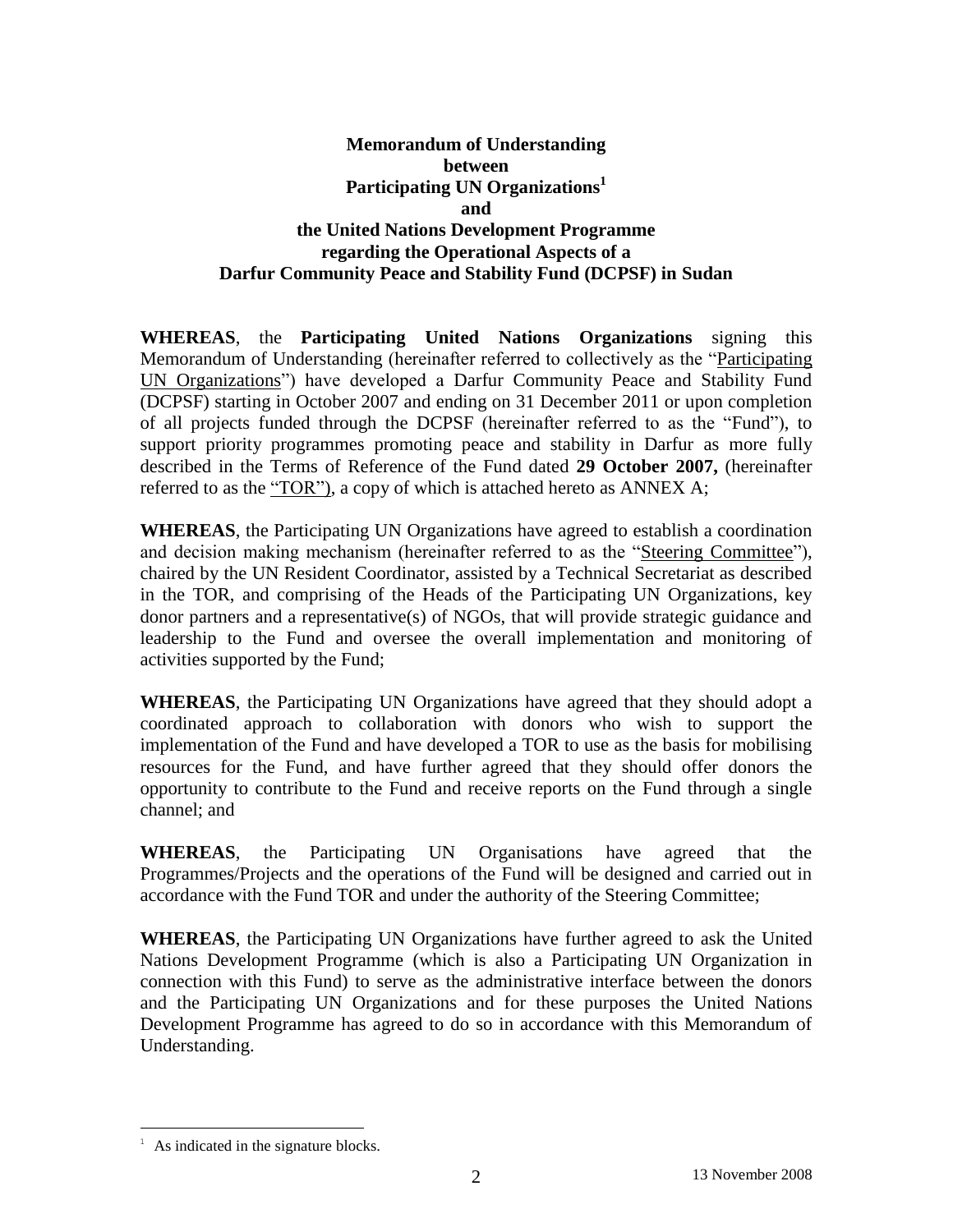**WHEREAS**, NGO partners and other designated institutions or entities will have access to the Fund through Participating UN Organizations performing an additional oversight function;

**NOW, THEREFORE**, the Participating UN Organizations and the United Nations Development Programme (hereinafter referred to collectively as the "Participants") hereby agree as follows:

### **Section I Appointment of Administrative Agent; its Status, Duties and Fee**

1. The Participating UN Organizations hereby appoint the United Nations Development Programme (hereinafter referred to as the "Administrative Agent") to serve as their Administrative Agent in connection with the Fund, in accordance with the terms and conditions set out in this Memorandum of Understanding. The Administrative Agent accepts this appointment on the understanding that the Participating UN Organizations assume full programmatic and financial accountability for the funds disbursed to them by the Administrative Agent. This appointment will continue until it expires, or is terminated, in accordance with Section VIII below.

- 2. On behalf of the Participating UN Organizations, the Administrative Agent will:
	- (a) Receive contributions from donors that wish to provide financial support to the Fund;
	- (b) Administer such funds received, in accordance with this Memorandum of Understanding including the provisions relating to winding up the Fund Account and related matters;
	- (c) Subject to availability of funds, disburse such funds to each of the Participating UN Organizations in accordance with instructions from the Steering Committee, taking into account the budget set out in the approved programmatic document<sup>2</sup>, as amended in writing from time to time by the Steering Committee;
	- (d) Consolidate financial reports, based on submissions provided by each Participating UN Organization, as set forth in the TOR, and provide these to the Steering Committee and to each donor that has contributed to the DCPSF; and
	- (e) Provide final financial reporting, including notification that the Fund has been fully expended or has been wound up in accordance with the Fund TOR, in accordance with Section IV below;

 $\overline{a}$ 

 $2$  As used in this document, an approved programmatic document refers to an annual work plan or a programme/project document, etc., which is approved by the Steering Committee for fund allocation purposes.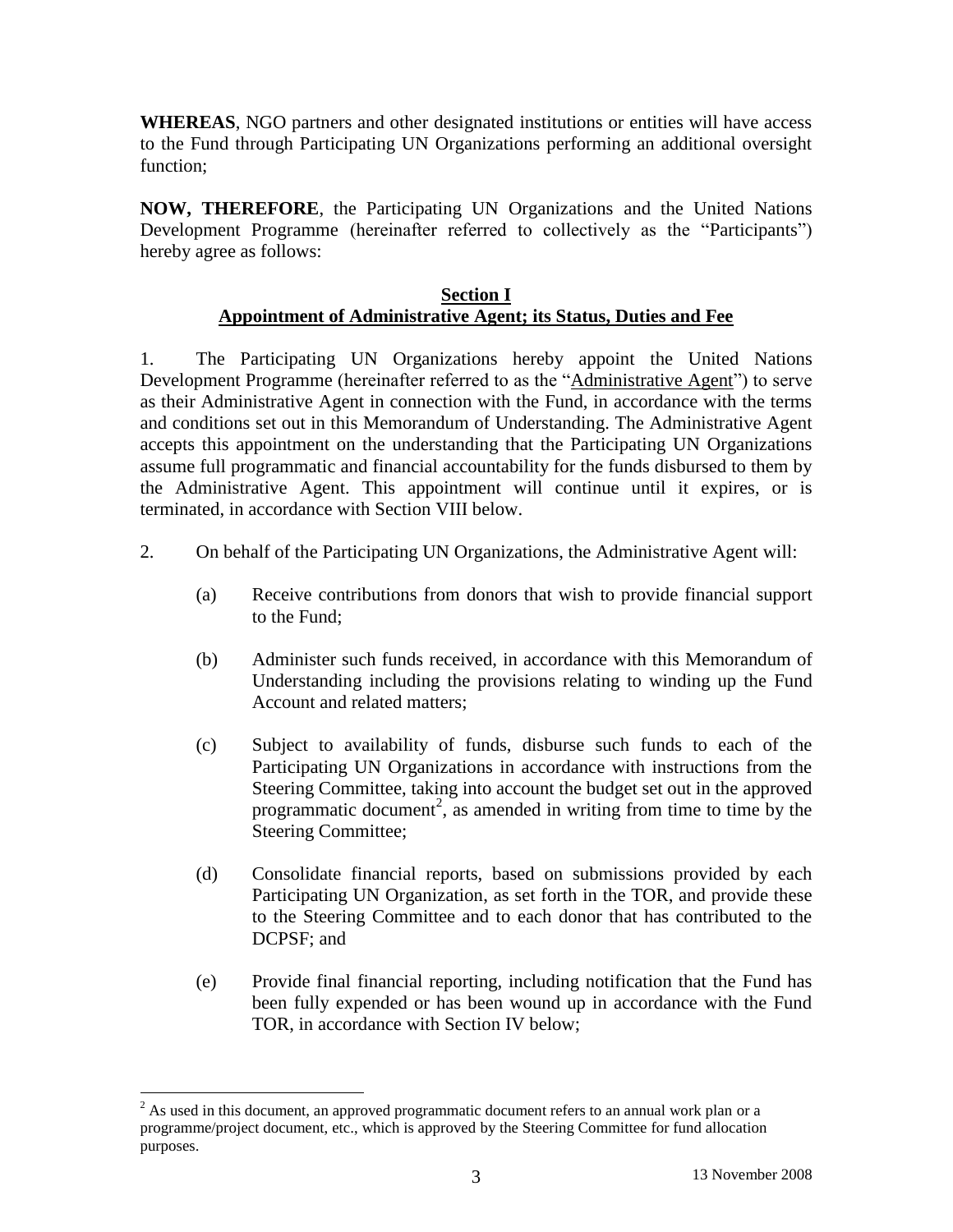(f) Disburse funds to any Participating UN Organization for any additional costs of the task that the Steering Committee may decide to allocate (as referred to in Section I, Paragraph 3) in accordance with TOR.

3. The Steering Committee may request any of the Participating UN Organizations, to perform additional tasks in support of the Fund not related to the Administrative Agent functions detailed in Section I, Paragraph 2 above and subject to the availability of funds. Costs for such tasks will be agreed in advance and with the approval of the Steering Committee be charged to the Fund as direct costs.

4. The Administrative Agent will enter into a Standard Administrative Arrangement, in the form attached hereto as ANNEX B (hereinafter referred to as an "Administrative Arrangement"), with each donor that wishes to provide financial support to the Fund through the Administrative Agent. The Administrative Agent will not agree with the Donor to amend the terms of Annex B without prior written agreement of the Participating UN Organizations. The Administrative Agent will ensure the posting of a copy of the Administrative Arrangement it enters into, as well as information on donor contributions, on the website of the Administrative Agent [\(www.undp.org/mdtf\)](http://www.undp.org/mdtf).

5. None of the Participating UN Organizations will be responsible for the acts or omissions of the Administrative Agent or its personnel, or of persons performing services on its behalf, except in regard to its respective contributory acts or omissions. With respect to contributory acts or omissions of the Participating UN Organizations, the resulting responsibility will be apportioned among them or any one of them to the extent of such contributory acts or omissions, or as may otherwise be agreed. In addition, donors will not be directly responsible for the activities of any person employed by the Participating UN Organizations or the Administrative Agent as a result of this Memorandum of Understanding.

6. The Administrative Agent will be entitled to allocate an administrative fee of one percent (1%) of the amount contributed by each donor signing an Administrative Arrangement, to meet the Administrative Agent's costs of performing the Administrative Agent's functions described in this Memorandum of Understanding.

7. Where the Administrative Agent is also a Participating UN Organization, a clear delineation, including distinct reporting lines and an accountability framework, will be established and maintained within the organization designated as the Administrative Agent between its functions as an Administrative Agent and its functions as a Participating UN Organization.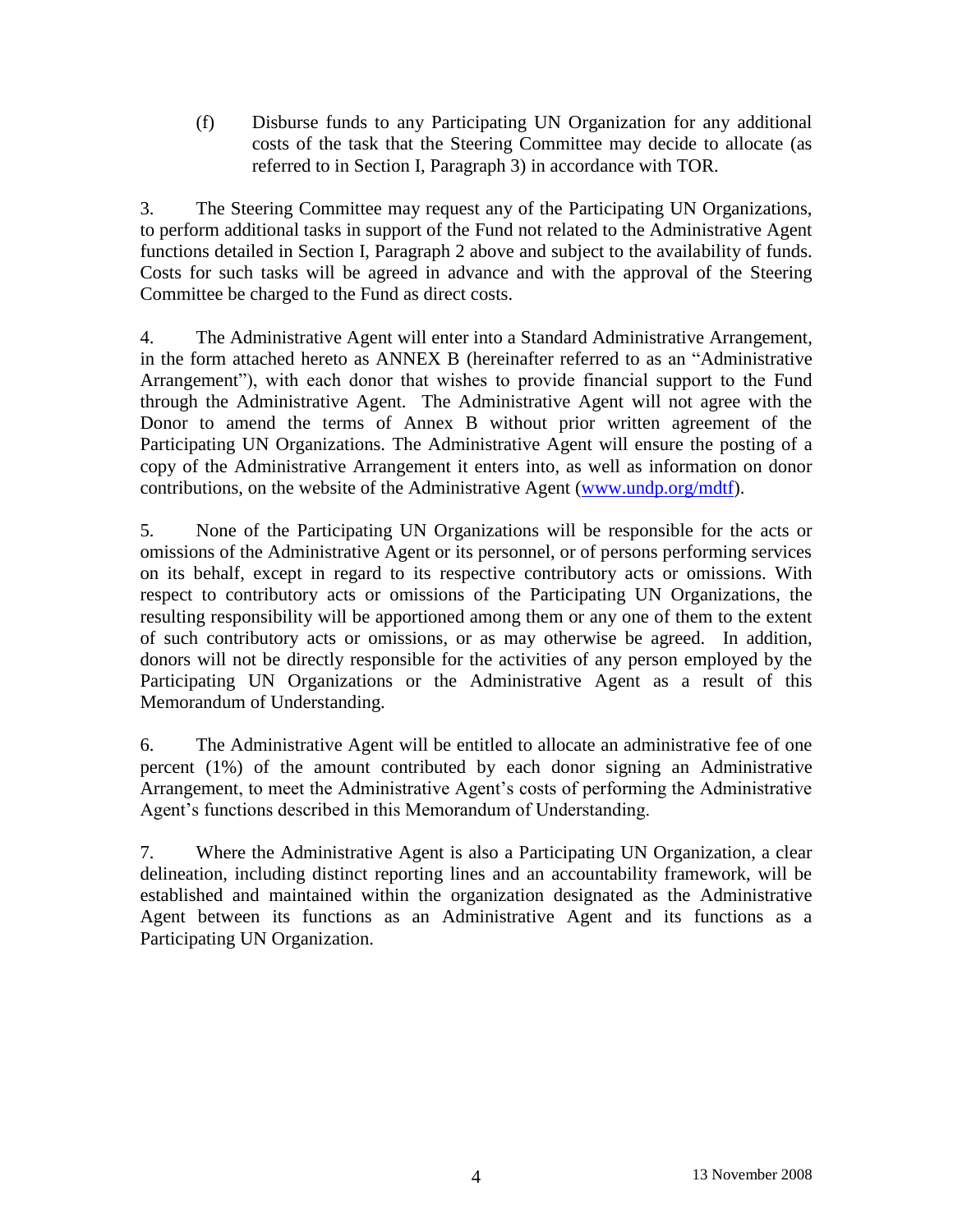## **Section II Financial Matters**

### The Administrative Agent

1. The Administrative Agent will establish a separate ledger account under its financial regulations and rules for the receipt and administration of the funds received pursuant to Administrative Arrangement (hereinafter, the "Fund Account"). The Fund Account will be administered by the Administrative Agent in accordance with the regulations, rules, directives and procedures applicable to it, including those relating to interest. The Fund Account will be subject exclusively to the internal and external auditing procedures laid down in the financial regulations, rules, directives and procedures applicable to the Administrative Agent.

2. The Administrative Agent will not absorb gains or losses on currency exchanges which will increase or decrease the funds available for disbursements to Participating UN Organizations.

3. Subject to the availability of funds, the Administrative Agent will make disbursements from the Fund Account based on instructions from the Steering Committee, in line with the budget set forth in the programmatic document, as amended from time to time by the Steering Committee. The disbursements will consist of direct and indirect costs as set out in the budget.

4. The Administrative Agent will normally make each disbursement within three (3) to five (5) business days after receipt of the relevant approved programmatic document, in accordance with the instructions received from the Steering Committee in line with the TOR, along with a copy of the relevant approved programmatic document, signed by all the parties concerned. The Administrative Agent will transfer funds to each Participating UN Organization through wire transfer. Each Participating UN Organization will advise the Administrative Agent in writing of the bank account for transfers pursuant to this Memorandum of Understanding. When making a transfer to a Participating UN Organization, the Administrative Agent will notify that Participating UN Organization's Treasury Operations of the following: (a) the amount transferred, (b) the value date of the transfer; and (c) that the transfer is from the United Nations Development Programme in respect of the Fund pursuant to this Memorandum of Understanding.

5. Where the balance in the Fund Account on the date of a scheduled disbursement is insufficient to make that disbursement, the Administrative Agent will consult with the Steering Committee and make a disbursement, if any, in accordance with the Steering Committee's instructions.

## The Participating UN Organizations

6. Each Participating UN Organization will establish a separate ledger account under its financial regulations and rules for the receipt and administration of the funds disbursed to it by the Administrative Agent from the Fund Account. That separate ledger account will be administered by each Participating UN Organization in accordance with its own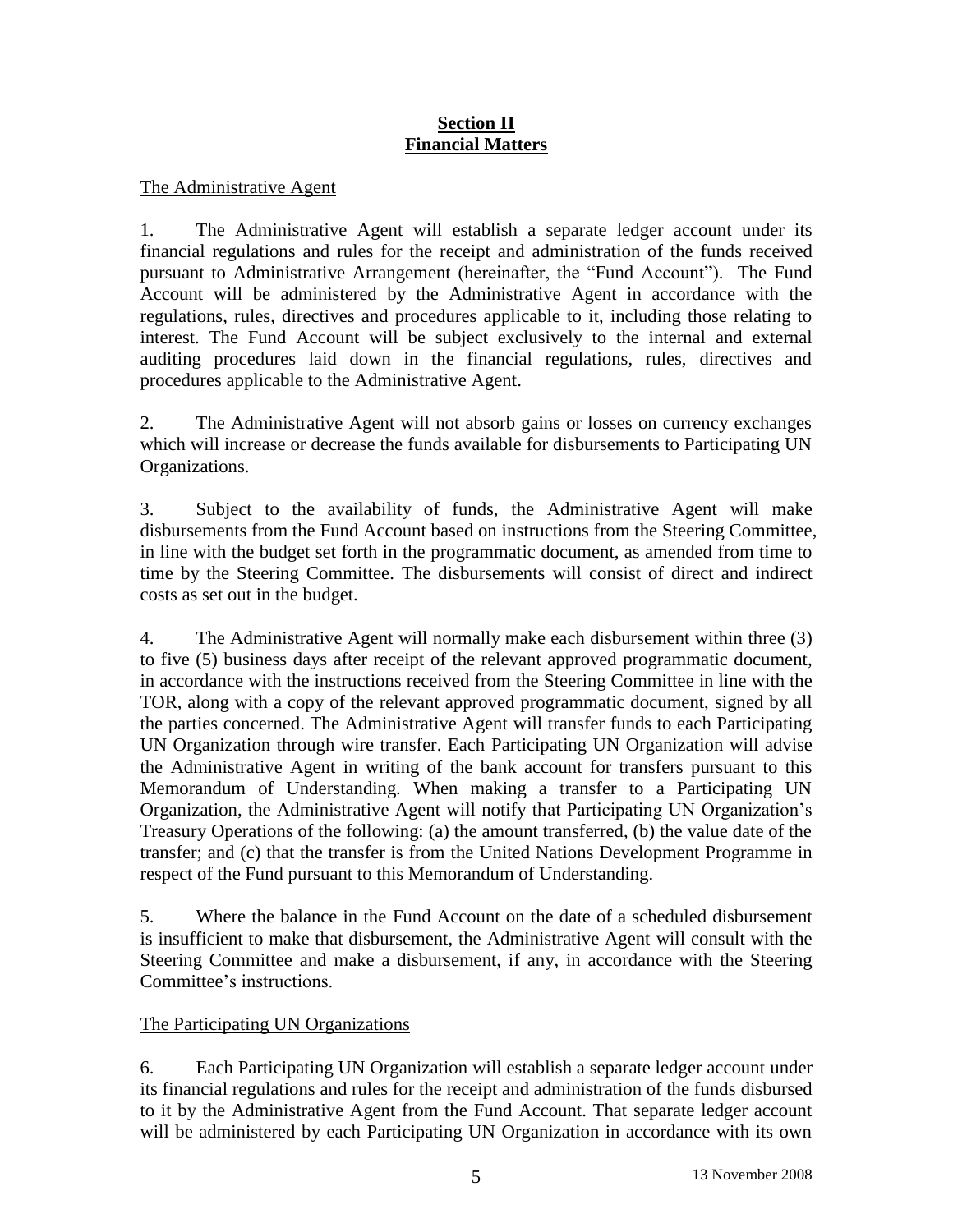regulations, rules, directives and procedures, including those relating to interest. That separate ledger account will be subject exclusively to the internal and external auditing procedures laid down in the financial regulations, rules, directives and procedures applicable to the Participating UN Organization concerned.

7. Each Participating UN Organization will use the funds disbursed to it by the Administrative Agent from the Fund Account to carry out the activities for which it is responsible as set out in the approved programmatic document, as well as for its indirect costs. The Participating UN Organizations will commence and continue to conduct operations for the programmatic activities only upon receipt of disbursements as instructed by the Steering Committee. The Participating UN Organizations will not make any commitments above the approved budget in the approved programmatic document, as amended from time to time by the Steering Committee. If there is a need to exceed the budgeted amount, the Participating UN Organization concerned will submit a supplementary budget request to the Steering Committee.

8. Indirect costs of the Participating UN Organizations recovered through programme support costs will be 7%. In accordance with the UN General Assembly resolution 62/208 (2007 Triennial Comprehensive Policy Review principle of full cost recovery), all other costs incurred by each Participating UN Organization in carrying out the activities for which it is responsible under the Fund will be recovered as direct costs.

## **Section III Activities of the Participating UN Organizations**

1. The implementation of the programmatic activities will be the responsibility of the Participating UN Organizations and will be carried out by each Participating UN Organization in accordance with its applicable regulations, rules, directives and procedures. On the termination or expiration of this Memorandum of Understanding, the matter of ownership of supplies and equipment will be determined in accordance with the regulations, rules, directives and procedures applicable to such Participating UN Organizations, including, where applicable, its basic agreement with the Government of Sudan.

2. Any modifications to scope of the approved programmatic document, including as to their nature, content, sequencing or the duration thereof will be subject to mutual agreement in writing between the relevant Participating UN Organization and the Steering Committee. The Participating UN Organization will promptly notify the Administrative Agent through the Steering Committee, of any change in the budget as set out in the programmatic document.

3. Where a Participating UN Organization wishes to carry out its programmatic activities through or in collaboration with a third party, it will be responsible for discharging all commitments and obligations with such third parties, and no other Participating UN Organization, nor the Administrative Agent, will be responsible for doing so.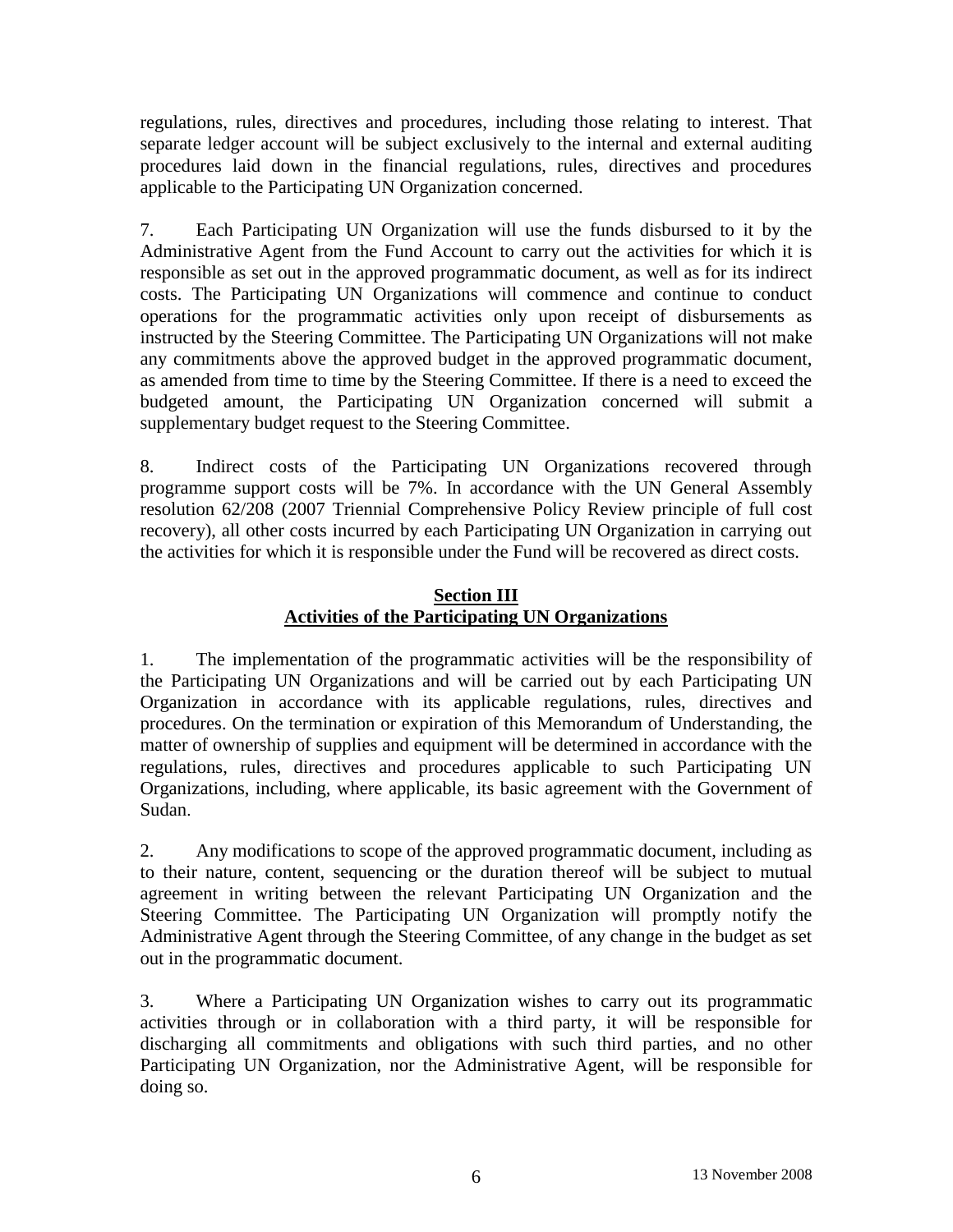4. In carrying out their programmatic activities, none of the Participating UN Organizations will be considered as an agent of any of the others and, thus, the personnel of one will not be considered as staff members, personnel or agents of any of the others. Without restricting the generality of the preceding sentence, none of the Participating UN Organizations will be liable for the acts or omissions of the other Participating UN Organizations or their personnel, or of persons performing services on their behalf.

5. Each Participating UN Organization will advise the Administrative Agent in writing when all activities for which it is responsible under the approved programmatic document have been completed.

6. NGO partners and other designated institutions or entities will have access to the Fund through Participating UN Organizations performing an oversight function, based on a project agreement concluded with such entities as implementing partners of the concerned Participating UN Organization in accordance with its regulations, rules and procedures.

6. The Participating UN Organizations recognize that the donors reserve the right to discontinue future contributions if reporting obligations are not met as set forth in the Administrative Arrangement; or if there are substantial deviations from agreed plans and budgets. If it is agreed among the donor(s), the Administrative Agent and the concerned Participating UN Organization under the Administrative Arrangement that there is evidence of improper use of funds, the Participating UN Organization will use its best efforts, consistent with its regulations, rules, policies and procedures to recover any funds misused. The Participating UN Organization will, in consultation with the Steering Committee and the Administrative Agent, credit any funds so recovered to the Fund Account or agree with the Steering Committee to use these funds for a purpose mutually agreed upon. Before withholding future contributions or requesting recovery of funds and credit to the Fund Account, the Administrative Agent, the concerned Participating UN Organization and the donor will consult with a view to promptly resolving the matter.

7. The Participating UN Organizations recognize that it is important to take all necessary precautions to avoid corrupt, fraudulent, collusive or coersive practices. To this end, each Participating UN Organization will maintain standards of conduct that govern the performance of their staff, including the prohibition of corrupt, fraudulent, collusive or coersive practices, in connection with the award and administration of contracts, grants, or other benefits, as set forth in their Staff Regulations and Rules and Financial Regulations and Rules, including regarding procurement. In the event that a Participating UN Organization determines that an allegation in relation to the implementation of activities – including that corrupt, fraudulent, collusive or coercive practices may have taken place - is credible enough to warrant an investigation, it will promptly notify the Steering Committee and the Administrative Agent, to the extent that such notification does not jeopardize the conduct of the investigation. The allegation will be dealt with in accordance with the Participating UN Organization's accountability and oversight framework and by the Participating UN Organization's unit in charge of investigations. Upon completion of the investigation, the Participating UN Organization will inform the Steering Committee and the Administrative Agent about the results of the investigation.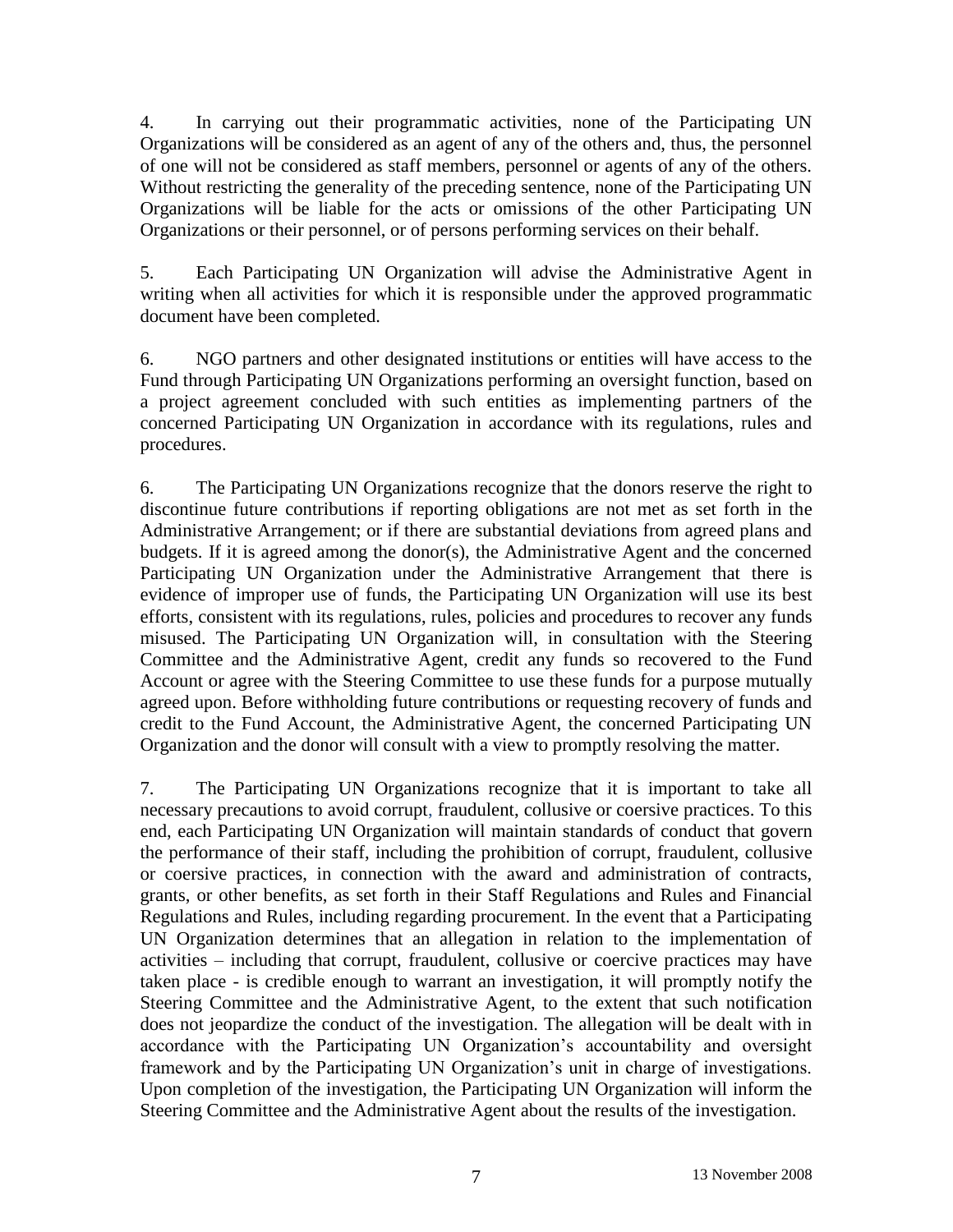8. As an exceptional measure, particularly during the start up phase of the Fund, subject to conformity with their financial regulations, rules and directives, Participating UN Organizations may elect to start implementation of programmatic activities in advance of receipt of initial or subsequent transfers from the Fund Account by using their own resources. Such advance activities will be undertaken in agreement with the Steering Committee on the basis of funds it has allocated or approved for implementation by the particular Participating UN Organization following receipt by the Administrative Agent of an official commitment form or signature of the Administrative Arrangements by donors contributing to the Fund. Participating UN Organizations will be solely responsible for decisions to initiate such advance activities or other activities outside the parameters set forth above.

### **Section IV Reporting**

1. Each Participating UN Organization will provide the Administrative Agent with the following statements and reports prepared in accordance with the accounting and reporting procedures applicable to the Participating UN Organization concerned, as set forth in the TOR. The Participating UN Organizations will endeavour to harmonize their reporting formats to the extent possible.

- (a) Annual financial statements and reports as of 31 December with respect to the funds disbursed to it from the Fund Account, to be provided no later than four months (30 April) after the end of the calendar year;
- (b) Certified final financial statements and final financial reports after the completion of the activities in the approved programmatic document and including the final year of the activities in the approved programmatic document, to be provided no later than six months (30 June) of the year following the financial closing of the Fund.

2. The Administrative Agent will submit to the UN Resident Coordinator as Chair of the Steering Committee, for onward submission to the Steering Committee and donors that have contributed to the Fund, consolidated financial reports based on the reports referred to in paragraph 1 (a) and (b) above, in accordance with the timetable established in the Administrative Arrangement.

3. The Administrative Agent will also provide the UN Resident Coordinator with the following statements on its activities as Administrative Agent for onward submission to donors that have contributed to the Fund:

- (b) Certified annual financial statement ("Source and Use of Funds" as defined by UNDG guidelines) to be provided no later than five months (31 May) after the end of the calendar year; and
- (c) Certified final financial statement ("Source and Use of Funds") to be provided no later than seven months (31 July) of the year following the financial closing of the Fund.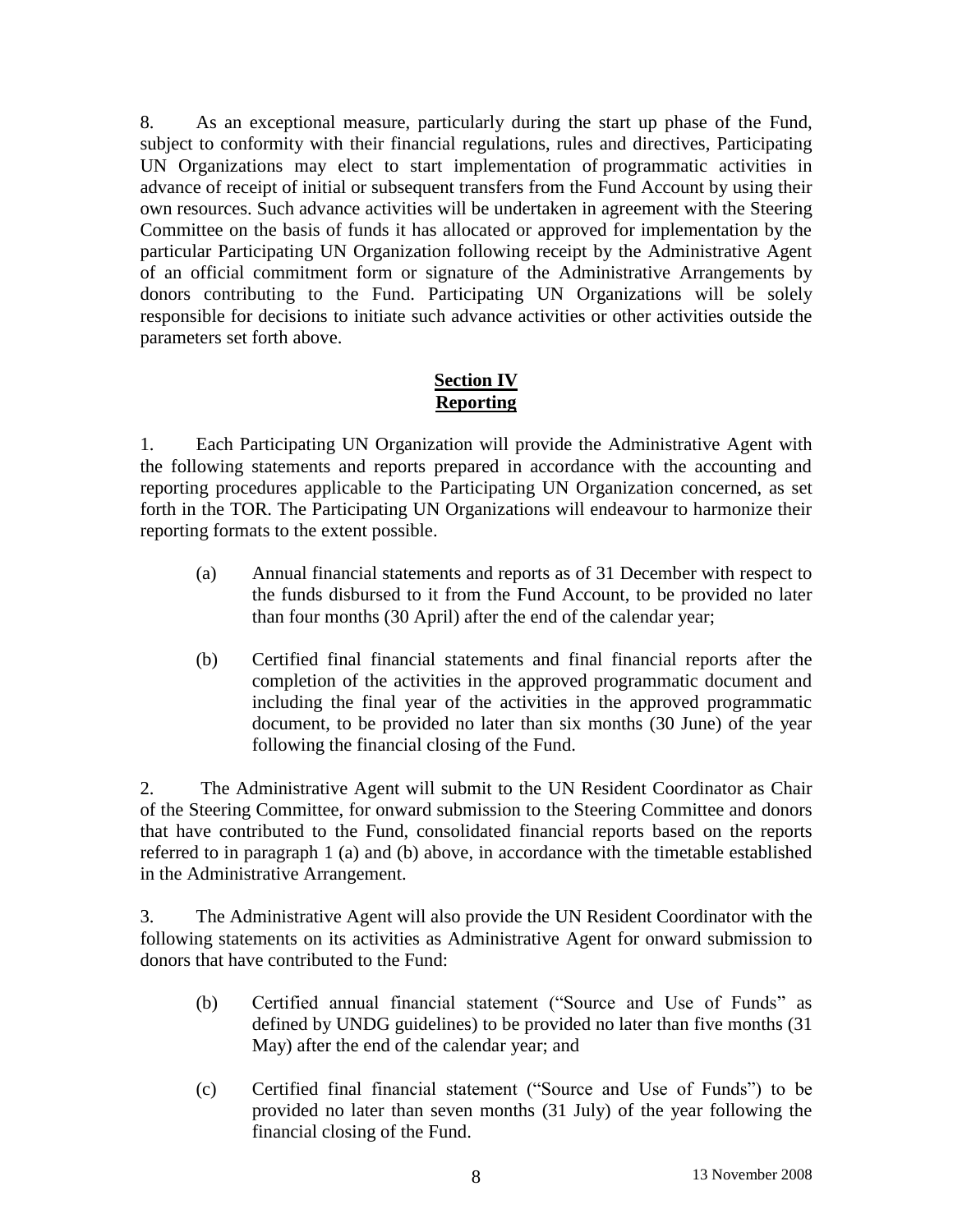4. Each Participating UN Organization will provide the Technical Secretariat of the Steering Committee with the following reports prepared in accordance with the accounting and reporting procedures applicable to the Participating UN Organization concerned, as set forth in the TOR, for consolidation and onward submission to donors by the UN Resident Coordinator. The Participating UN Organizations will endeavour to harmonize their reporting formats to the extent possible.

- (a) Annual narrative progress reports, to be provided no later than three months (31 March) after the end of the calendar year;
- (b) Final narrative reports, after the completion of the activities in the approved programmatic document and including the final year of the activities in the approved programmatic document, to be provided no later than four months (30 April) of the year following the financial closing of the Fund. The final report will give a summary of results and achievements compared to the goals and objectives of the Fund; and

5. The UN Resident Coordinator will provide the Steering Committee and donors that have contributed to the Fund with the following statements and reports, based on submissions provided by each Participating UN Organizations to the Administrative Agent and the Technical Secretariat respectively:

- a) Annual consolidated narrative progress reports, produced by the Technical Secretariat based on annual narrative progress reports received from Participating UN Organizations, no later than five months (31 May) after the end of the calendar year;
- b) Annual consolidated financial reports, produced by the Administrative Agent based on annual financial statements and reports received from Participating UN Organizations, no later than five months (31 May) after the end of the calendar year;
- c) Certified annual financial statement on the activities of the Administrative Agent ("Source and Use of Funds" as defined by UNDG guidelines) produced by the Administrative Agent, to be provided no later than five months (31 May) after the end of the calendar year; and
- d) Final consolidated narrative report produced by the Technical Secretariat based on final narrative reports received from Participating UN Organizations, no later than seven months (31 July) of the year following the financial closing of the Fund. The final report will contain a summary of the results and achievements compared to the goals and objectives of the Fund;
- e) Final consolidated financial report produced by the Administrative Agent based on certified final financial statements and final financial reports received from Participating UN Organizations, no later than seven months (31 July) of the year following the financial closing of the Fund;
- f) Certified final financial statement on the activities of the Administrative Agent ("Source and Use of Funds"), produced by the Administrative Agent, to be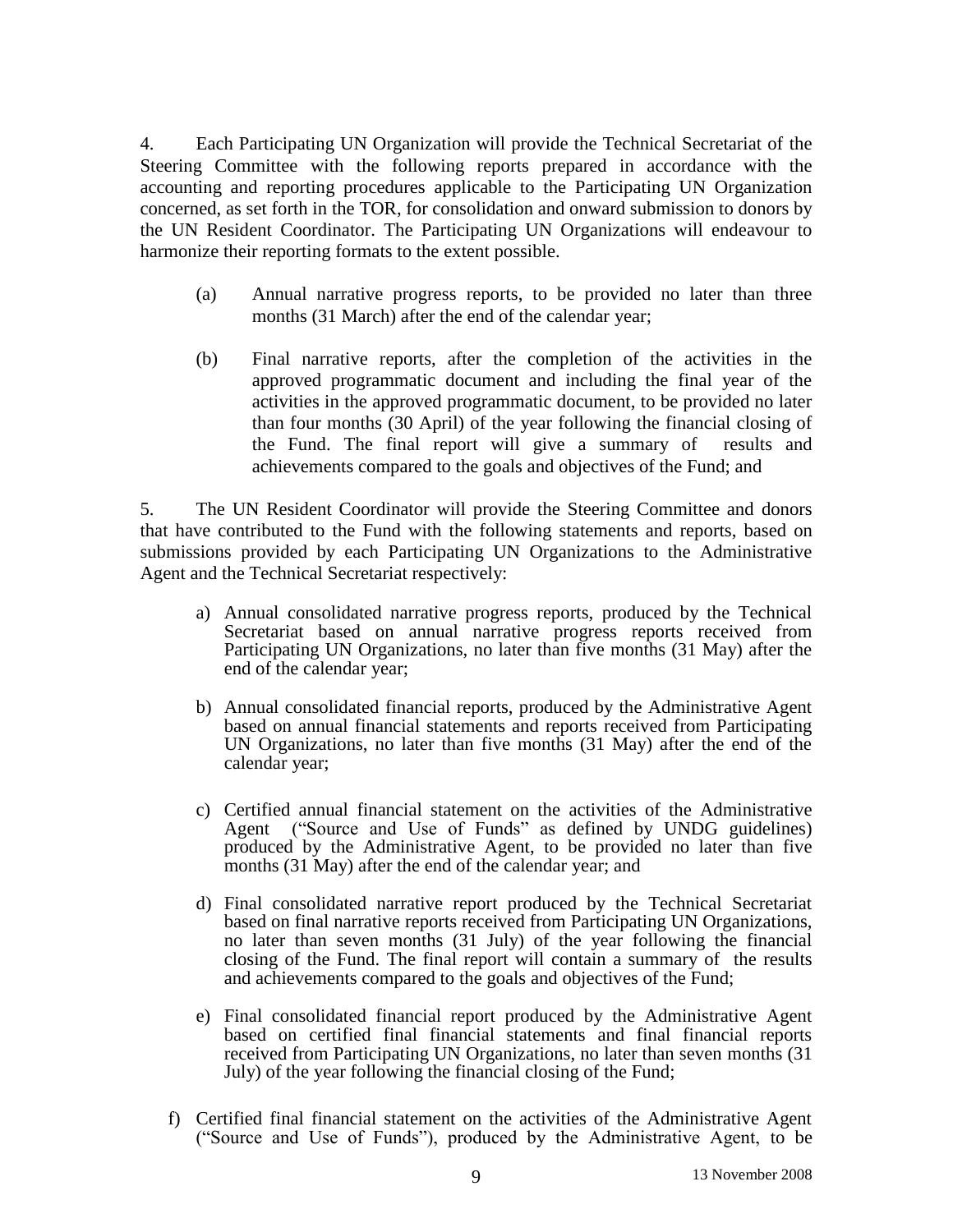provided no later than seven months (31 July) of the year following the financial closing of the Fund.

4. Consolidated reports and related documents will be posted on the websites of the UNDP Country Office in Sudan (www.sd.undp.org) and the Administrative Agent (www.undp.org/mdtf).

### **Section V Monitoring and Evaluation**

1. Monitoring and evaluation of the Fund will be undertaken in accordance with the provisions contained in the TOR, which are consistent with the respective regulations, rules and procedures of the Participating UN Organizations.

2. The donor(s), the Administrative Agent and the Participating UN Organizations will hold annual consultations, as appropriate, to review the status of the Fund.

3. The Steering Committee may commission an independent "lessons learned and review exercise" of the entire operation of the Fund.

# **Section VI Audit**

1. The Administrative Agent and Participating UN Organizations will be audited in accordance with their own Financial Regulations and Rules and, in case of MDTFs, in accordance with the Framework for auditing multi-donor trust funds which has been agreed to by the Internal Audit Services of Participating UN Organizations and endorsed by the UNDG in September 2007.

### **Section VII Joint Communication**

1. Each Participating UN Organization will take appropriate measures to publicize the Fund and to give due credit to the other Participating UN Organizations. Information given to the press, to the beneficiaries of the Fund, all related publicity material, official notices, reports and publications, will acknowledge the role of the donors, the Participating UN Organizations, the Administrative Agent and any other relevant entities. In particular, the Administrative Agent will include and ensure due recognition of the role of each Participating UN Organization and national partner in all external communications relating to the Fund.

2. The Administrative Agent in consultation with the Participating UN Organizations will ensure that decisions regarding the review and approval of the Fund as well as periodic reports on the progress of implementation of the Fund, associated external evaluation are posted, where appropriate, for public information on the websites of UNDP Country Office in Sudan (www.sd.undp.org) and the Administrative Agent (www.undp.org/mdtf). Such reports and documents may include Steering Committee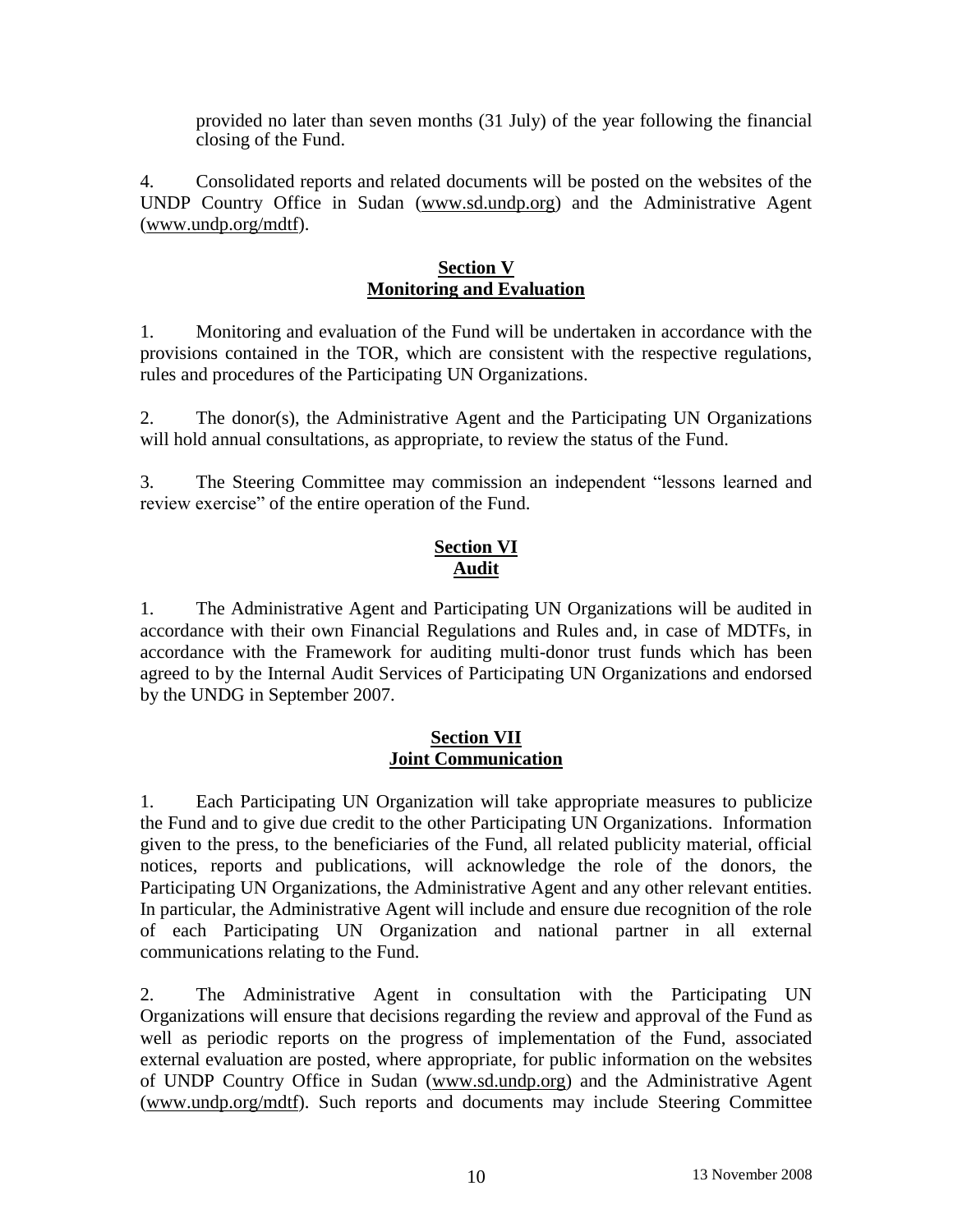approved programmes and programmes awaiting approval, fund level annual financial and progress reports and external evaluations, as appropriate.

# **Section VIII Expiration, Modification and Termination**

1. This Memorandum of Understanding will expire upon winding up of the Fund, subject to the continuance in force of paragraph 5 below for the purposes therein stated.

2. This Memorandum of Understanding may be modified only by written agreement between the Participants.

3. Any of the Participating UN Organizations may withdraw from this Memorandum of Understanding upon giving thirty (30) days' written notice to all other Participants to this Memorandum of Understanding subject to the continuance in force of paragraph 5 below for the purpose therein stated.

4. The Administrative Agent's appointment may be terminated by the Administrative Agent (on the one hand) or by the mutual agreement of all Participating UN Organizations (on the other hand) on thirty (30) days' written notice to the other party, subject to the continuance in force of paragraph 5 below for the purpose therein stated. In the event of such termination, the Participants will agree on measures to bring all activities to an orderly and prompt conclusion so as to minimize costs and expense.

5. Commitments assumed by the withdrawing or terminating Participants under this Memorandum of Understanding will survive the expiration or termination of this Memorandum of Understanding or the termination of the Administrative Agent or withdrawal of a Participating UN Organization to the extent necessary to permit the orderly conclusion of the activities and the completion of final reports, the withdrawal of personnel, funds and property, the settlement of accounts between the Participants hereto and the settlement of contractual liabilities that are required in respect of any subcontractors, consultants or suppliers. Any balance remaining in the Fund Account or in the individual Participating UN Organizations' separate ledger accounts upon winding up of the Fund will be used for a purpose mutually agreed upon or returned to the donor(s) in proportion to their contribution to the Fund as agreed upon by the donors and the Steering Committee.

# **Section IX Notices**

1. Any action required or permitted to be taken under this Memorandum of Understanding may be taken on behalf of the Administrative Agent, or his or her designated representative, and on behalf of a Participating UN Organization by the head of office in Sudan, or his or her designated representative.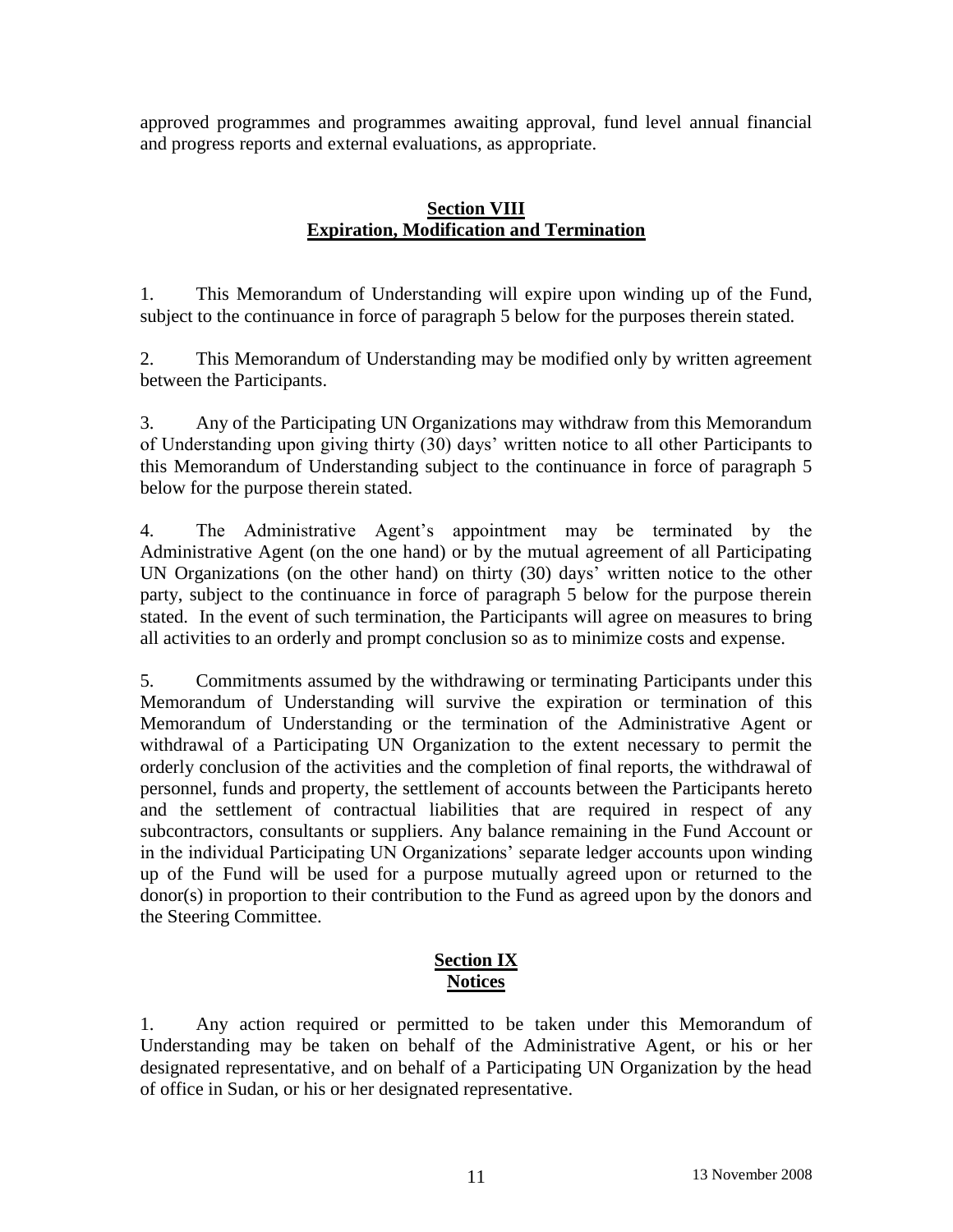2. Any notice or request required or permitted to be given or made in this Memorandum of Understanding will be in writing. Such notice or request will be deemed to be duly given or made when it will have been delivered by hand, mail or any other agreed means of communication to the party to which it is required to be given or made, at such party's address specified in ANNEX C to this Memorandum of Understanding or at such other address as the party will have specified in writing to the party giving such notice or making such request.

# **Section X Entry into Effect**

This Memorandum of Understanding will come into effect upon signature by authorized officials of the Participants and will continue in full force and effect until it is expired or terminated.

### **Section XI Settlement of Disputes**

1. The Participants will use their best efforts to promptly settle through direct negotiations any dispute, controversy or claim arising out of or in connection with this Memorandum of Understanding or any breach thereof. Any such dispute, controversy or claim which is not settled within sixty (60) days from the date either party has notified the other party of the nature of the dispute, controversy or claim and of the measures which should be taken to rectify it, will be resolved through consultation between the Executive Heads of each of the Participating UN Organizations and of the Administrative Agent.

**IN WITNESS WHEREOF**, the undersigned, duly authorized representatives of the respective Participants, have signed this Memorandum of Understanding in the English in **[number of signatories<sup>3</sup> ]** copies.

| For the Administrative Agent        | For Participating UN Organization<br><b>UNDP</b> |
|-------------------------------------|--------------------------------------------------|
| Signature: (signed)                 | Signature: (signed)                              |
| Name: C.Caldarone for Bisrat Aklilu | Name: C.Caldarone                                |
| Title: Head of Fund Management Unit | <b>Title: Country Director</b>                   |
| Place: Khartoum, Sudan              | Place: Khartoum, Sudan                           |
| Date: 3/10/2010                     | Date: 3/10/2010                                  |
| For Participating UN Organization   | For Participating UN Organization                |
| <b>UNICEF</b>                       | <b>UNHCR</b>                                     |
| Signature: (signed)                 | Signature: (signed)                              |
| Name: Nils Kastberg                 | Name: Peter De Clercq                            |
| Title: Representative               | Title: Representative                            |

 $\overline{a}$ 

<sup>&</sup>lt;sup>3</sup> Additional signatories can be included through addendum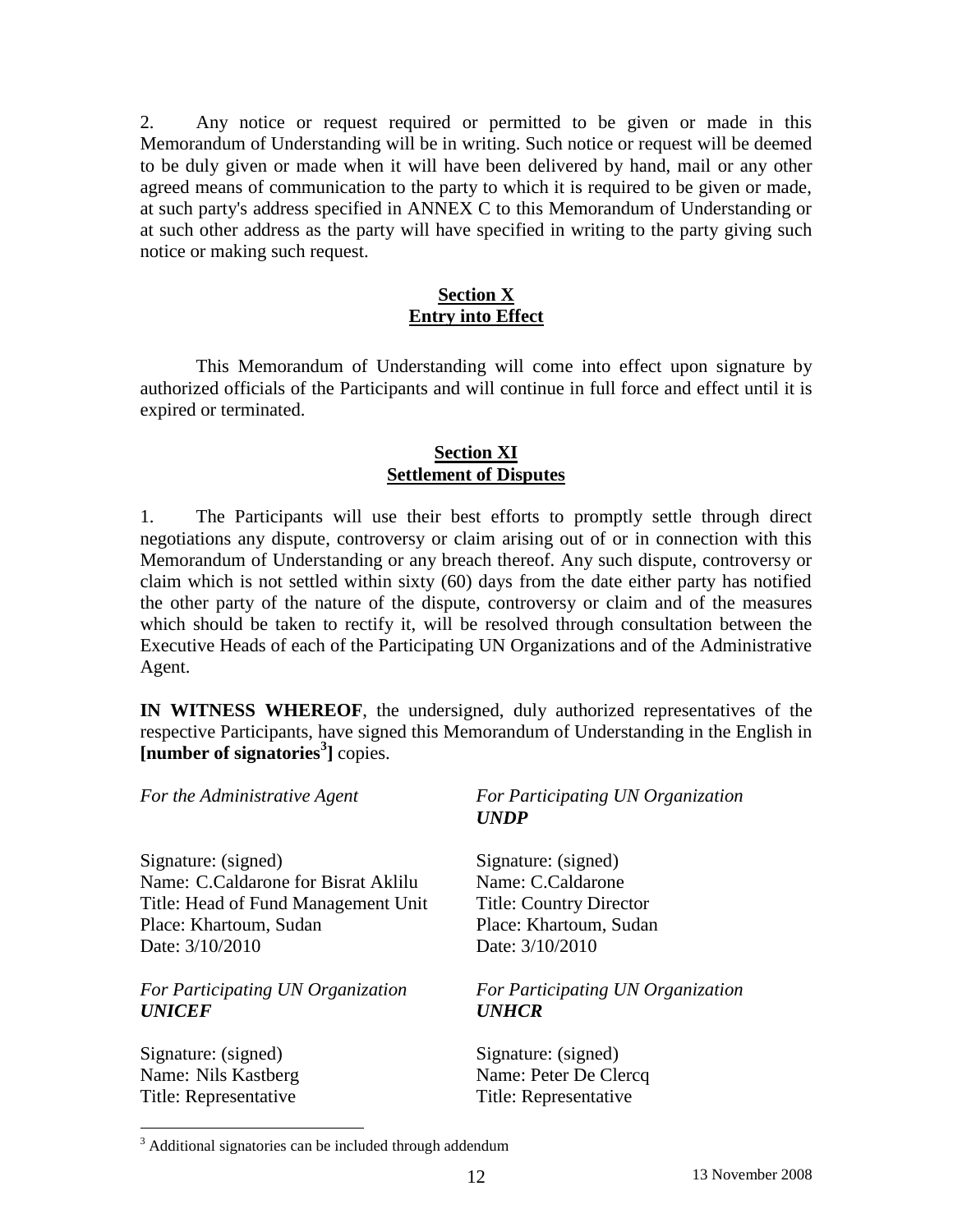Place: Khartoum Place: Khartoum Date: 7/10/2010 Date: 6/10/2010

### *For Participating UN Organization For Participating UN Organization WHO WFP*

Signature: (signed) Signature: (signed) Name: Mohammad Abdur Rab Name: Corinne Fleischer Place: Khartoum Place: Khartoum Date: 11/10/2010 Date: 11/10/2010

### *For Participating UN Organization For Participating UN Organization FAO UNFPA*

Signature: (signed) Signature: (signed) Place: Khartoum Place: Khartoum Date: 11/10/2010 Date: 11/10/2010

*For Participating UN Organization For Participating UN Organization UNEP UNIFEM*

Signature: (signed) Signature: (signed) Place: Khartoum Place: Nairobi Date: 12/10/2010 Date: 11/10/2010

### *For Participating UN Organization For Participating UN Organization UNOPS UN-HABITAT*

Signature: (signed) Signature: (signed) Date: 27/10/2010 Date: 19/07/2011

Title: Representative Title: Deputy Regional Director

Name: Mai Moussa Abari Name: Sharareh Amirkhalili Title: Representative Title: Acting Representative

Name: Robin Bovey Name: Elisabeth Lwanga Title: OIC UNEP Sudan Title: Regional Programme Director a.i.

Name: Geeta Verma Name: Wael Al-Ashhab Title: Director Title: Head of Programme Place: Khartoum Place: Khartoum, Sudan

### \*\*\*\*\*\*\*\*\*\*\*\*\*\*\*\*\*\*\*\*\*\*\*\*\*\*\*\*\*\*\*\*\*\*\*\*\*\*\*\*\*\*\*\*\*\*\*\*\*\*\*\*\*\*\*\*\*\*\*\*\*\*\*\*\*\*\*\*

ANNEX A: Terms of Reference of the Darfur Community Peace and Stability Fund (DCPSF) \*\*\*\*\*\*\*\*\*\*\*\*\*\*\*\*\*\*\*

ANNEX B: Standard Administrative Arrangement between the Donor and the Administrative Agent

\*\*\*\*\*\*\*\*\*\*\*\*\*\*\*\*\*\*\*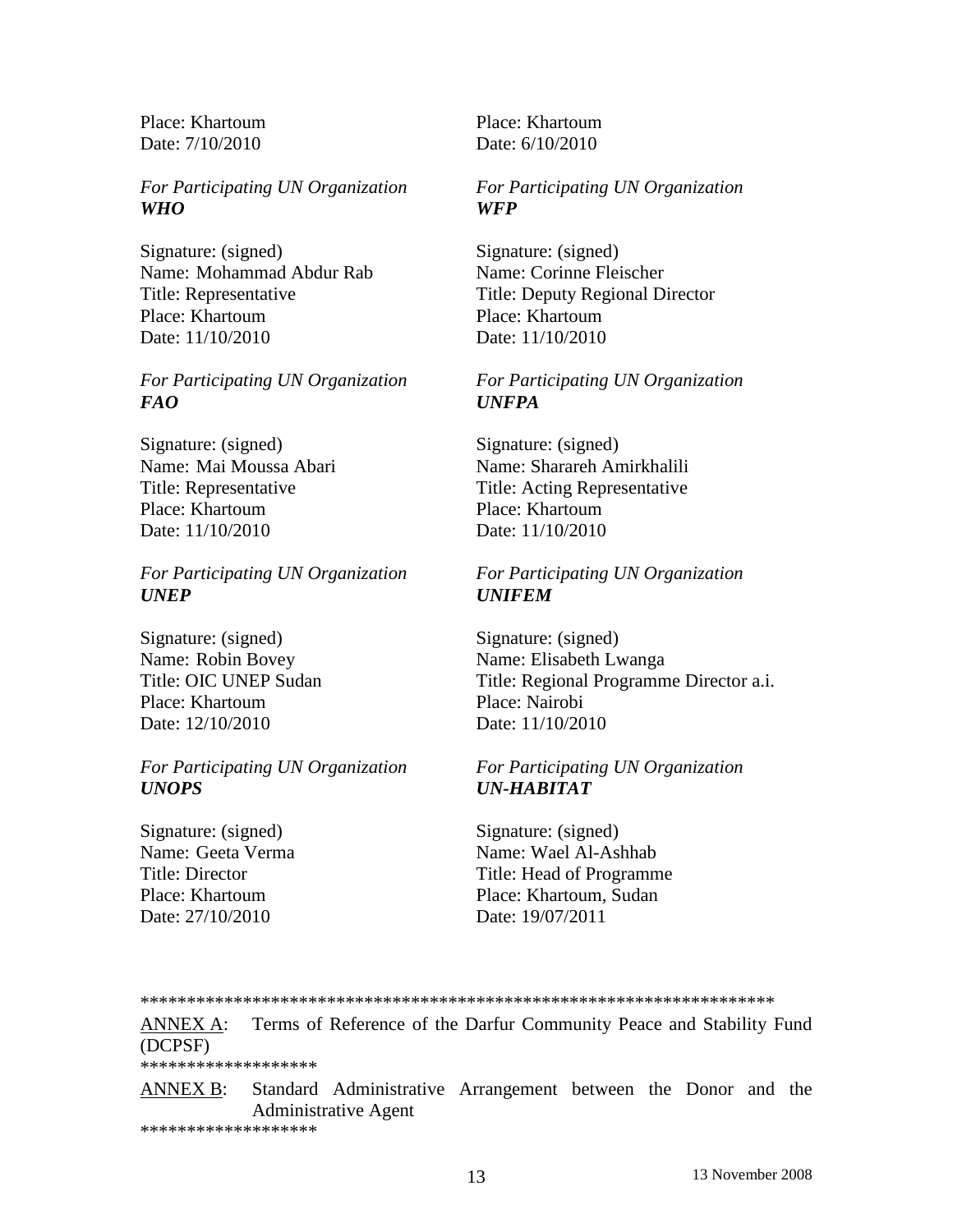# ANNEX C: Notices

\*\*\*\*\*\*\*\*\*\*\*\*\*\*\*\*\*\*\*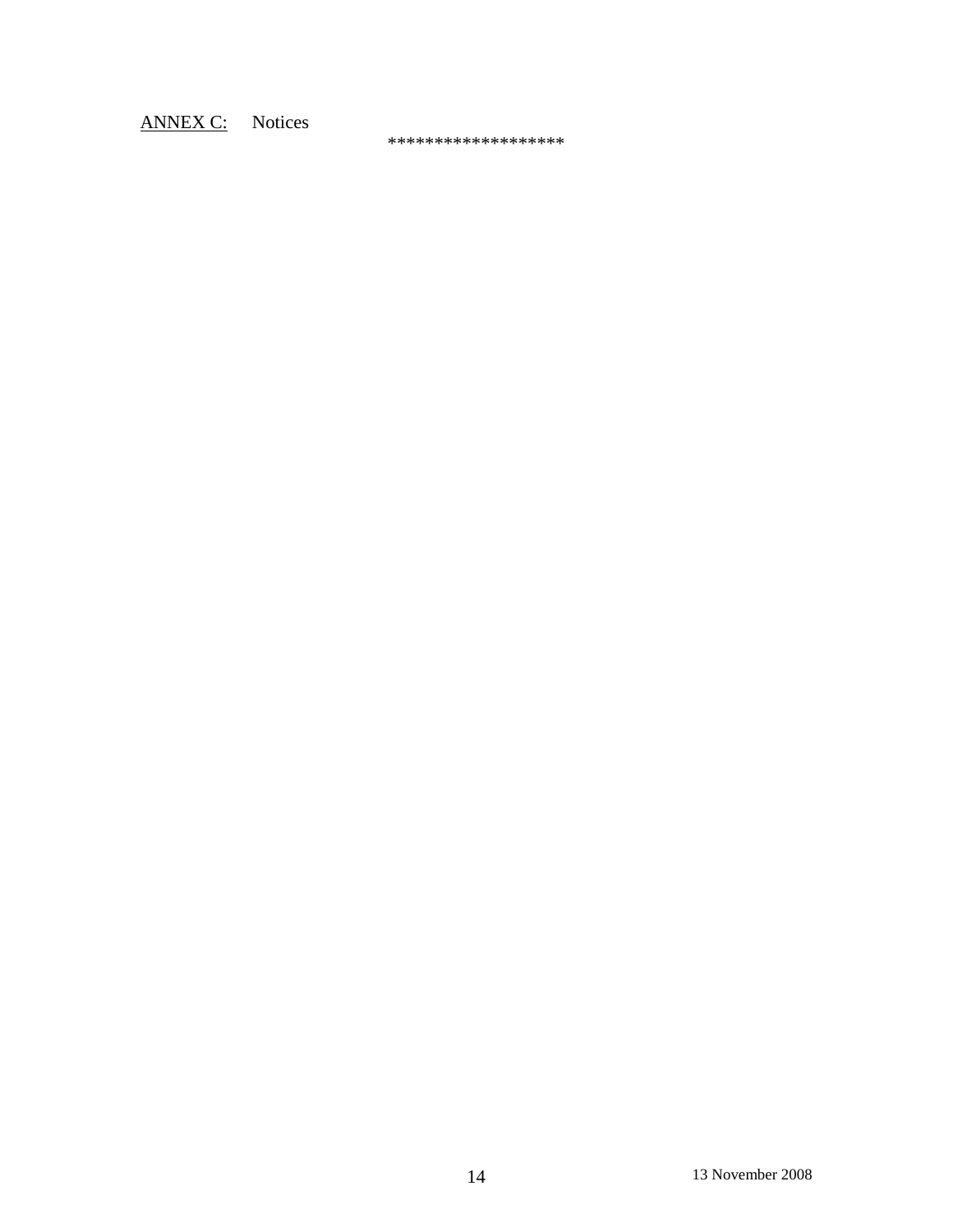### ANNEX C

### NOTICES

*For the Administrative Agent:*  Name: Bisrat Aklilu Title: Executive Coordinator, MDTF Office Address: 828 Second Avenue, New York, NY 10017, USA Telephone: +1 212 906 6880 Facsimile: +1 212 906 6990 Electronic mail: bisrat.aklilu@undp.org

### *For Participating UN Organization UNICEF*

Name: Nils Kastberg Title: Representative Address: Gerief West , Manshiya Block # First District H, Plot Number 6/3 Khartoum, Sudan Telephone: +249 183 471 835 Facsimile: Electronic mail: nkastberg@unicef.org

### *For Participating UN Organization WHO*

Name: Mohamed Abdurrab Title: Representative Address: Othman Digna Street Khartoum, Sudan Telephone: 0912501109 Facsimile: +249 183 77628 Electronic mail: [abdurrabm@sud.emro.who.int](mailto:abdurrabm@sud.emro.who.int)

### *For Participating UN Organization FAO*

Name: Mai Moussa Abari Title: Representative Address: Khartoum, Sudan Telephone: +249 9123 06092 Facsimile: Electronic mail: [maimoussa@fao.org](mailto:maimoussa@fao.org)

### *For Participating UN Organization UNDP* Name: Claudio Caldarone Title: Country Director Address: House 7 block 5 Gama Avenue, PO Box 913, Khartoum 11111, Sudan Telephone: +249 913 166 070 Facsimile: +249 183 773 128 Electronic mail: [Claudio.caldarone@undp.org](mailto:Claudio.caldarone@undp.org)

### *For Participating UN Organization UNHCR*

Name: Peter De Clercq Title: Representative Address: Khartoum, Sudan Telephone: +249 912 308 805 Facsimile: Electronic mail: [declercq@unhcr.org](mailto:declercq@unhcr.org)

### *For Participating UN Organization WFP*

Name: Amer Daoudi Title: Representative Address: Khartoum, Sudan Telephone: +249 912 314 605 Facsimile: Electronic mail: [amer.daoudi@wfp.org](mailto:amer.daoudi@wfp.org)

### *For Participating UN Organization UNFPA*

Name: Johan de Graaff Title: Representative Address: Khartoum, Sudan Telephone: +249 912 304 072 Facsimile: Electronic mail: [degraaff@unfpa.org](mailto:degraaff@unfpa.org)